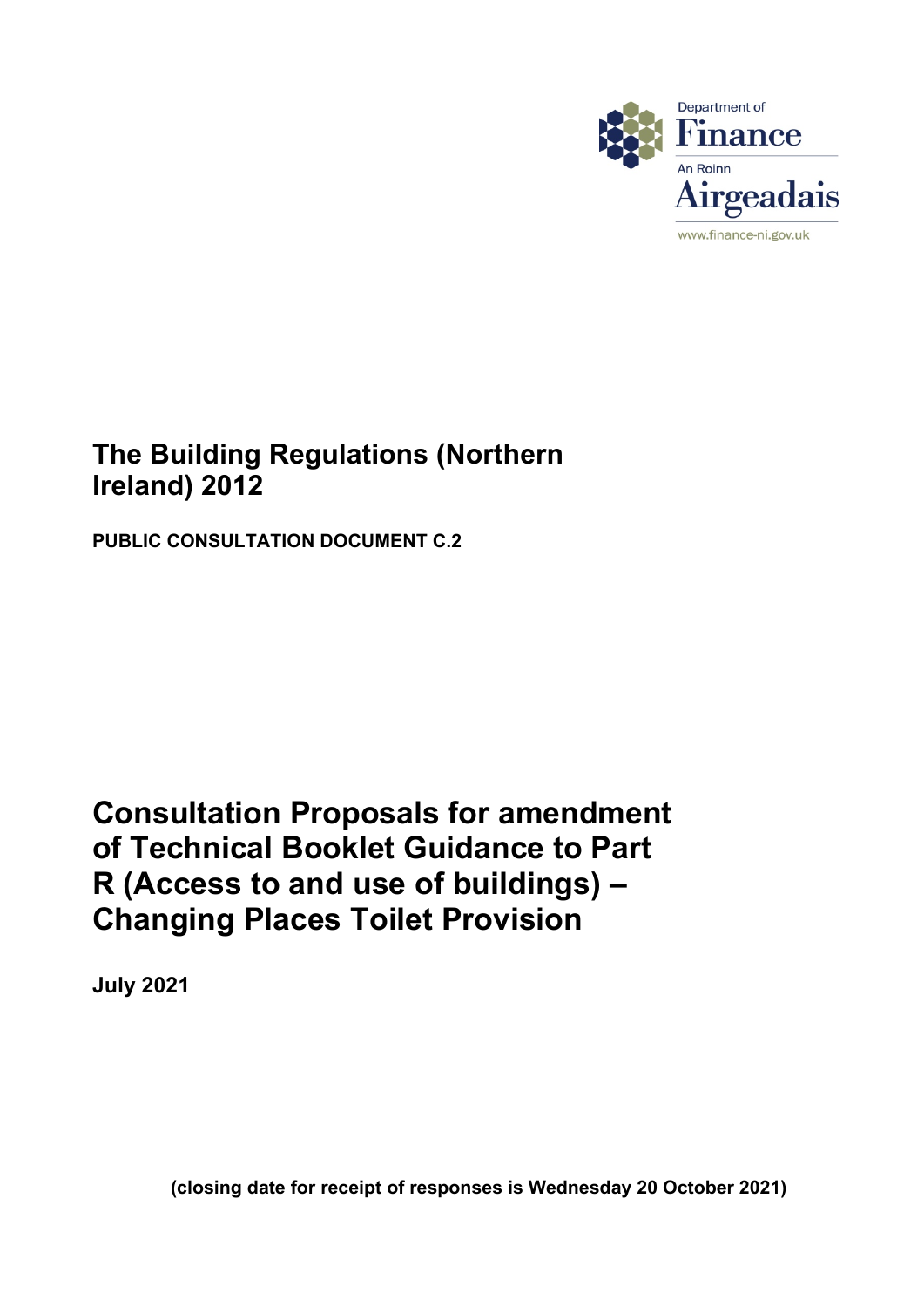| Contents |                                                                                                                                                                              | Page |
|----------|------------------------------------------------------------------------------------------------------------------------------------------------------------------------------|------|
| 1.       | <b>Background</b>                                                                                                                                                            | 3    |
| 2.       | Introduction to consultation proposals                                                                                                                                       | 7    |
| 3.       | Consultation package – contents and response                                                                                                                                 | 10   |
| 4.       | Proposals to Amend Technical Guidance to<br>the Building Regulations (Northern Ireland<br>$2012$ ) – Part R statutory guidance for<br>Changing Places Toilet (CPT) provision | 12   |
| 5.       | Annex A: Personal data                                                                                                                                                       | 15   |
| 6.       | Annex B: Draft TBR Amendment slip                                                                                                                                            | 18   |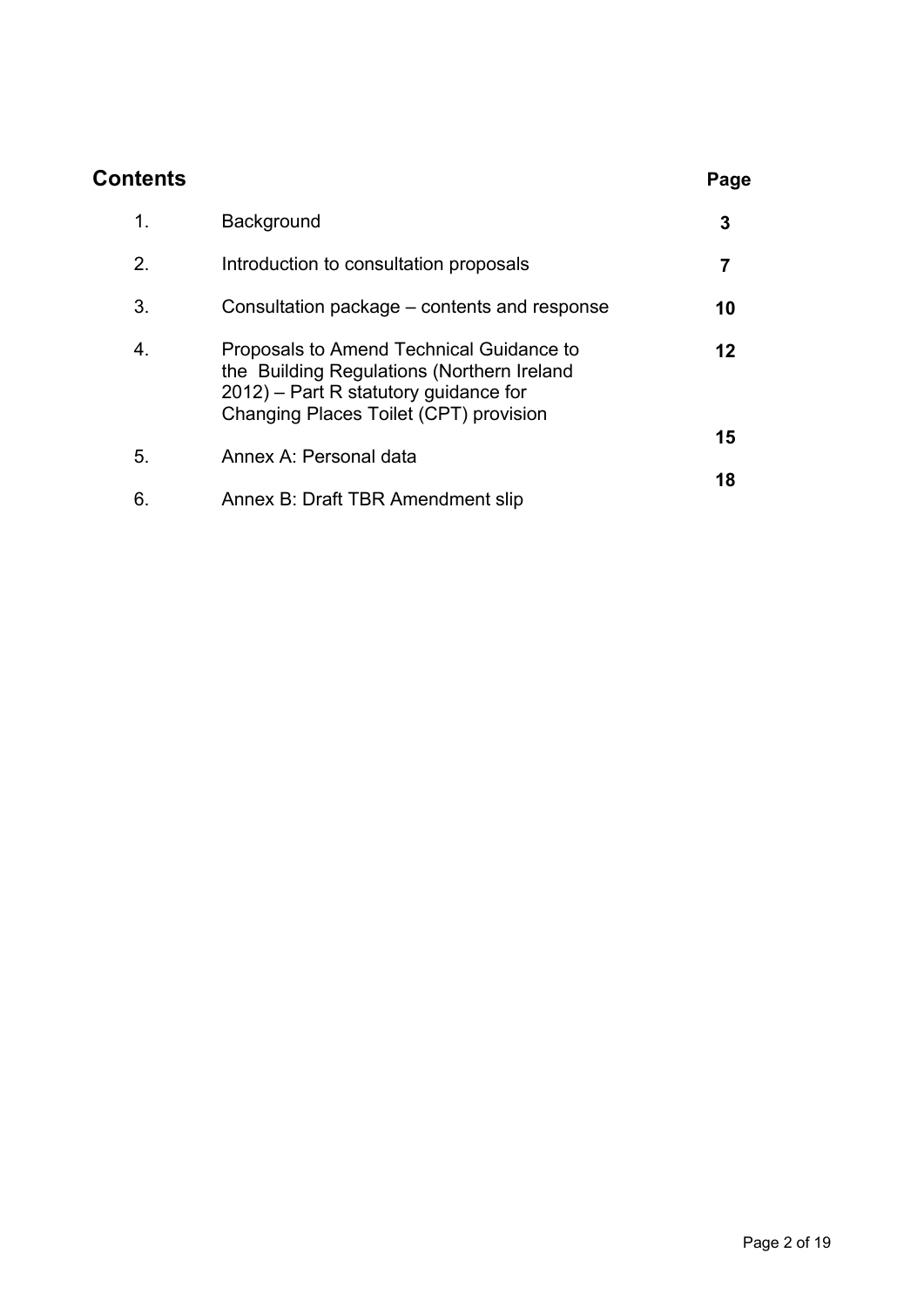# **AMENDMENTS TO TECHNICAL BOOKLET GUIDANCE TO PART R - CONSULTATION**

# **1. BACKGROUND**



Example of a Changing Places Toilet facility. Image from Changing Places Consortium

## **CHANGING PLACES TOILETS (CPTs)**

- 1.1 Changing Places Toilets (CPTs) meet the needs of people with profound and multiple learning disabilities, as well as people with other physical disabilities such as spinal injuries, muscular dystrophy and multiple sclerosis. These toilets provide specific equipment including a height adjustable adult-sized changing table, a tracking hoist system, adequate space for a disabled person and up to two carers, a peninsular WC with room either side and a safe and clean environment including tear off paper to cover the bench, a large waste bin and a non-slip floor. These facilities enable people with complex care needs to take part in everyday activities such as travel, shopping, family days out or attending a sporting event.
- 1.2 A standard-sized CPT facility as set out in BS 8300-2:2018, which is a room with a floor area of 12m² (3m wide and 4m long, with a ceiling height of 2.4m). A room of 3m x 4m gives a rectangular space to allow users and carers to move between each piece of equipment in the toilet.
- 1.3 It is important for a wheelchair user to be able to move in a wheelchair between each item and to have the space for up to two carers, to transfer or hoist the user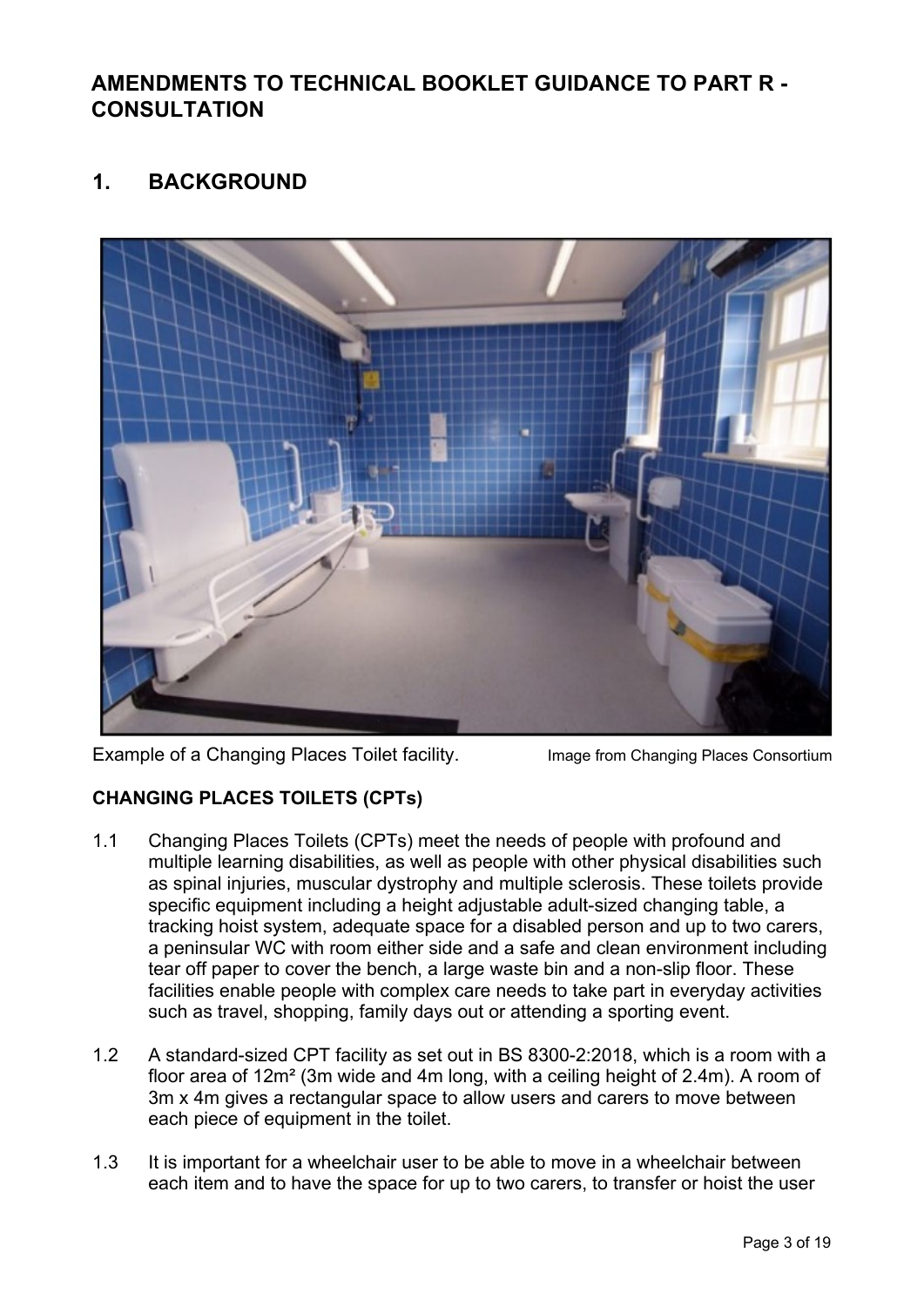from the wheelchair on to the fold down bench or from the wheelchair on to the peninsular toilet, or from the toilet to the adjustable changing bench. These movements between sink, bench and toilet will vary given the size of the adult or child and the size of their wheelchair. Hoists lift (and lower) the user and ease manual handling for the carers. BS 8300 Part 2 new Code of Practice sets out CPT layout and fixtures detail standards.

- 1.4 A network of 42[1](#page-3-0) CPT facilities exist across Northern Ireland but there is no current legislative requirements for their provision within buildings. The vast majority of these facilities were installed on a voluntary basis, or as part of ongoing property redevelopment initiatives in the Health Trust Estate.
- 1.5 There are over 1,600 Changing Places toilets across the UK, up from just 140 in 2007. Although the increase in numbers and action by forward looking building owners is to be welcomed, provision is still haphazard, and so we need to go further. This consultation seeks views on options to increase the provision of CPT **facilities**



### **BUILDING REGULATIONS**

 $\overline{a}$ 

- 1.6 The Department of Finance has policy responsibility for maintaining the Building Regulations.
- 1.7 The Building Regulations apply to most building work and are made principally to secure the health, safety, welfare and convenience of people in or about buildings, and the conservation of fuel and power, for the protection and enhancement of the environment and promotion of sustainable development.
- $1.8$ Building regulations are only applicable at the time that building work takes place. Regulations do not apply retrospectively for existing buildings, because these should comply with the Regulations in force at the time they were built. Building regulations do not impose ongoing management requirements.

<span id="page-3-0"></span><sup>&</sup>lt;sup>1</sup> As of June 2020 from Changing Place Toilet Map <https://changingplaces.uktoiletmap.org>/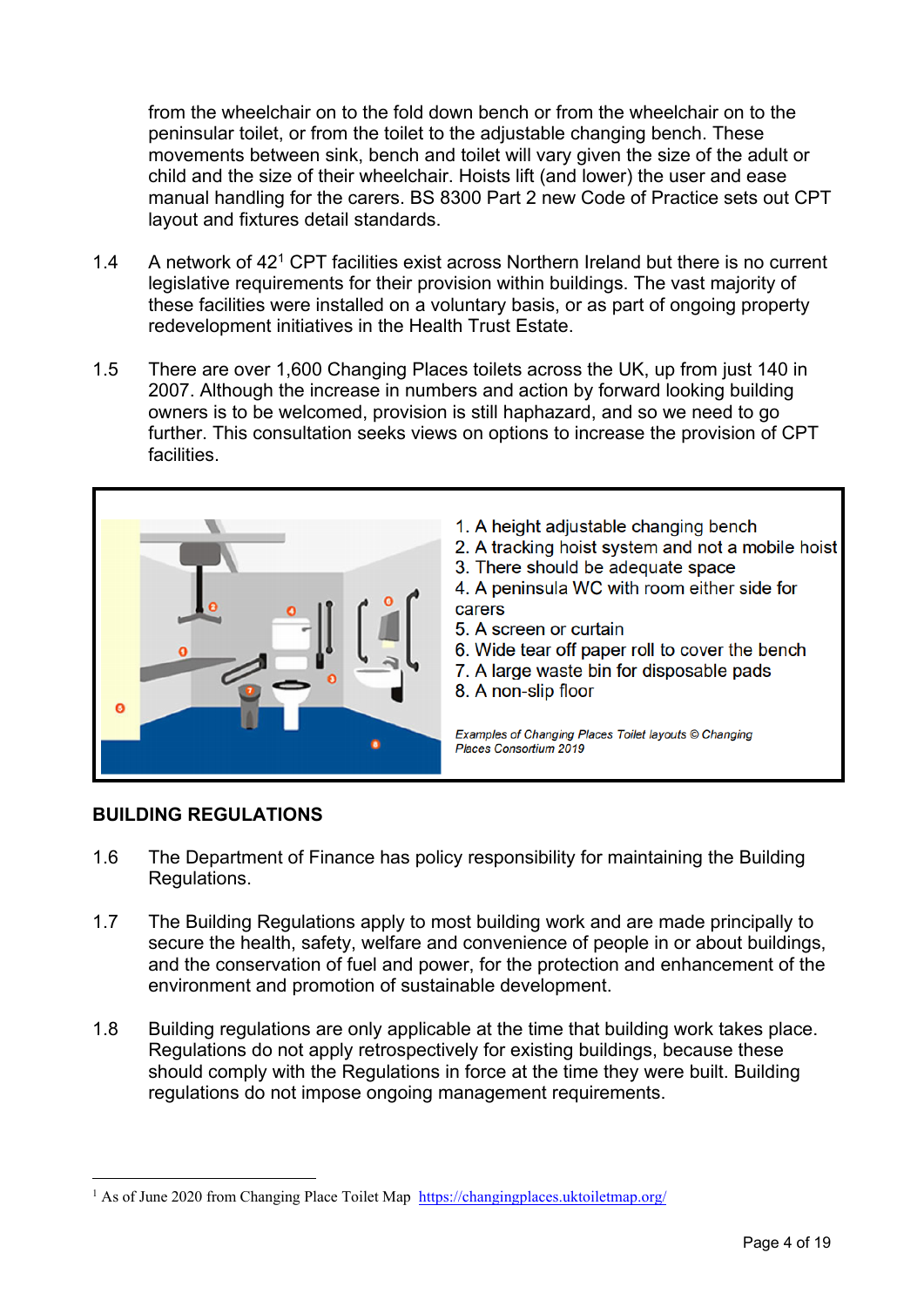- 1.9 The Regulations set mainly functional requirements and are supported by Technical Booklets giving statutory guidance, including performance standards and design provisions, relating to compliance with specific aspects of the Building Regulations for the more common building situations.
- statutory guidance in Technical Booklet R. 1.10 Part R (Access to and use of buildings) of the Building Regulations sets minimum access standards for all new buildings. These requirements are supported by
- $1.11$  technical standards for those sanitary facilities to be accessible and inclusive. Northern Ireland building regulations do not reguire the provision of toilets for sanitary convenience, beyond that required for a dwelling (regulation 85 of Part P). Section 6 of Technical Booklet R the statutory technical guidance on the provisions for Part R, ensures that when sanitary accommodation and/or associated sanitary facilities are being provided in a building, these are no less available for disabled people than for non-disabled people. Therefore other legislation sets sanitary provision requirement for non-dwellings, where building regulations set the

#### **BUILDING REGULATIONS CURRENT POSITION AND BS 8300 CPT DESIGN**

- accessible toilets in new buildings used by public/employees. That includes 1.12 The Building Regulations statutory guidance (Technical Booklet R: Access to and use of buildings: October [2](#page-4-0)012<sup>2</sup>) already sets out minimum standards for standards for unisex wheelchair-accessible toilets with a corner WC (even in small buildings) and additional provision in larger buildings.
- were referenced for the first time within the Northern Ireland Building Regulations Appendix points to information that will assist the designers in their developments, 1.13 After consultation with MENCAP and other interested groups, Changing Places Part R guidance in 2012 under the new Appendix A 'Informative – Facilities for people with profound and multiple learning disabilities' to Technical Booklet R. The where they have opted to provide such a facility.
- within Technical Booklet R. 1.14 Therefore Appendix A is informative guidance as opposed to compliance guidance
- in January 2018 and guidance on Changing Places toilets is now in Clause 18.6 (along with supporting Annexes) of the new "BS 8300-2:2018 Design of an 1.15 The informative guidance within Appendix A also points to MENCAP for specialist advice or information provided by the Changing Places Campaign website ([www.changing-places.org\)](www.changing-places.org) on how to provide a new Changing Places toilet. It also refers to a British Standard BS 8300, which provides good practice guidance on the design of an accessible and inclusive built environment. This standard was updated accessible and inclusive built environment. Buildings. Code of practice".
- 1.16 The BS 8300-2 guidance includes recommendations on the types of building within which a CPT facility should be considered. This list recognises the benefits of provision in buildings that are open to the public, have a managed environment and

 $\overline{a}$ 

<span id="page-4-0"></span> [buildings-October-2012.pdf](https://www.finance-ni.gov.uk/sites/default/files/publications/dfp/Technical-booklet-R-Access-to-and-use-of-buildings-October-2012.pdf) <sup>2</sup>[https://www.finance-ni.gov.uk/sites/default/files/publications/dfp/Technical-booklet-R-Access-to-and-use-of-](https://www.finance-ni.gov.uk/sites/default/files/publications/dfp/Technical-booklet-R-Access-to-and-use-of-buildings-October-2012.pdf)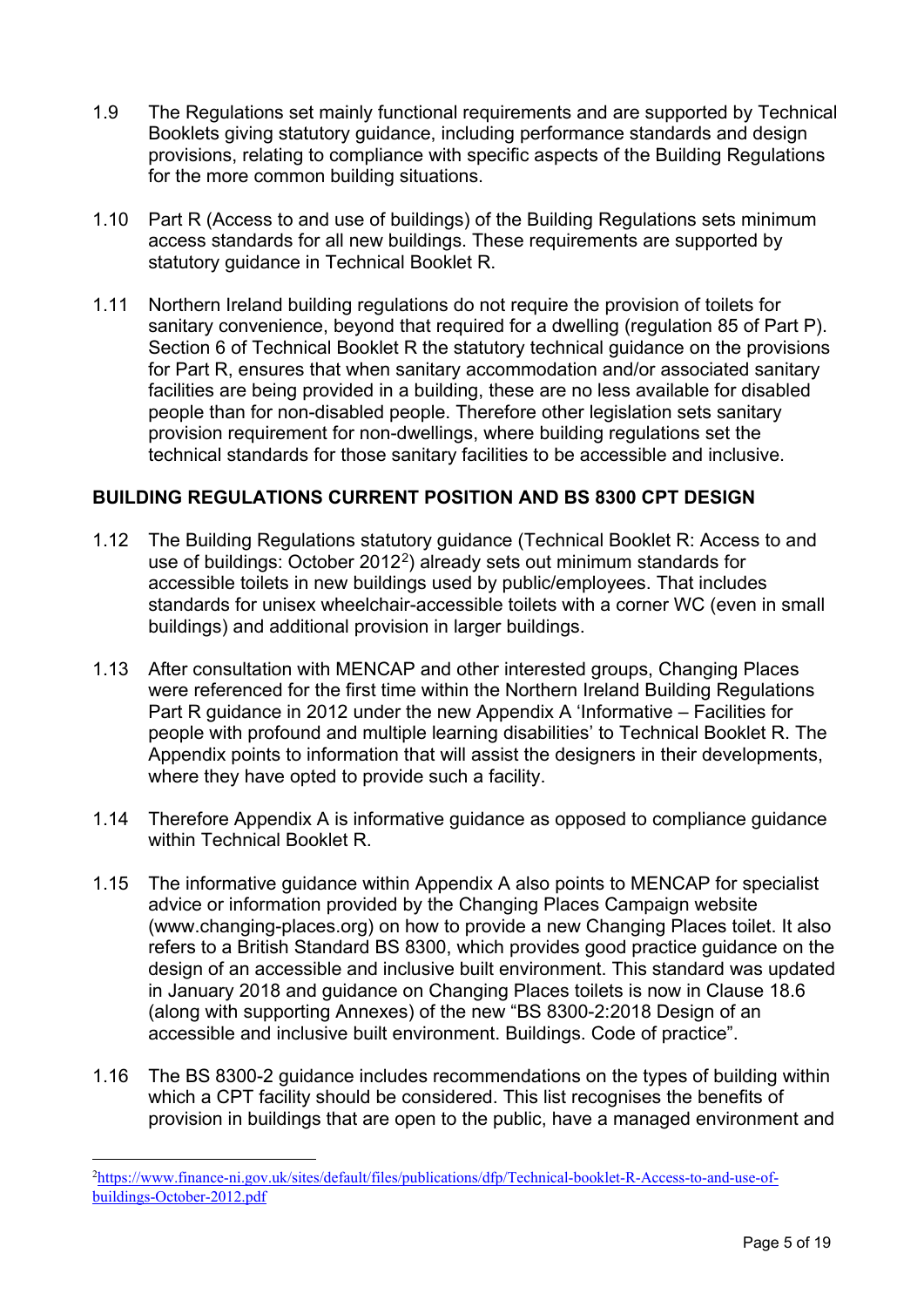will generally have consistent opening hours when the facility can be accessed. The list includes examples of buildings visited by the public, commercial premises, buildings associated with the transport network and larger 'destination' buildings.

1.17 Interested groups and individuals have asked Government to follow this list and use this as the starting point for statutory provision.

The following extract from BS 8300-2: 2018 (Code of Practice, text is copyright BSI, 2020) illustrates this;

Changing Places toilets should be provided in buildings and complexes such as:

- a) major transport termini or interchanges, e.g. large railway stations and airports;
- b) motorway services;
- c) sport and leisure facilities, including large hotels;
- d) cultural centres, e.g. museums, concert halls and art galleries, and faith centres;
- e) stadia and large auditoria;
- f) large commercial retail premises and shopping centres;
- g) key buildings within town centres, e.g. town halls, civic centres and main public libraries;
- h) educational establishments;
- i) health facilities, such as hospitals, health centres and community practices;
- j) other visitor attractions, such as theme parks, monitored beaches and parks.
- guidance, not a specified standard for compliance within TBR statutory guidance. 1.18 Nonetheless the Changing Places information along with the BS 8300 Changing Places design standard referenced in Appendix A, is currently good practice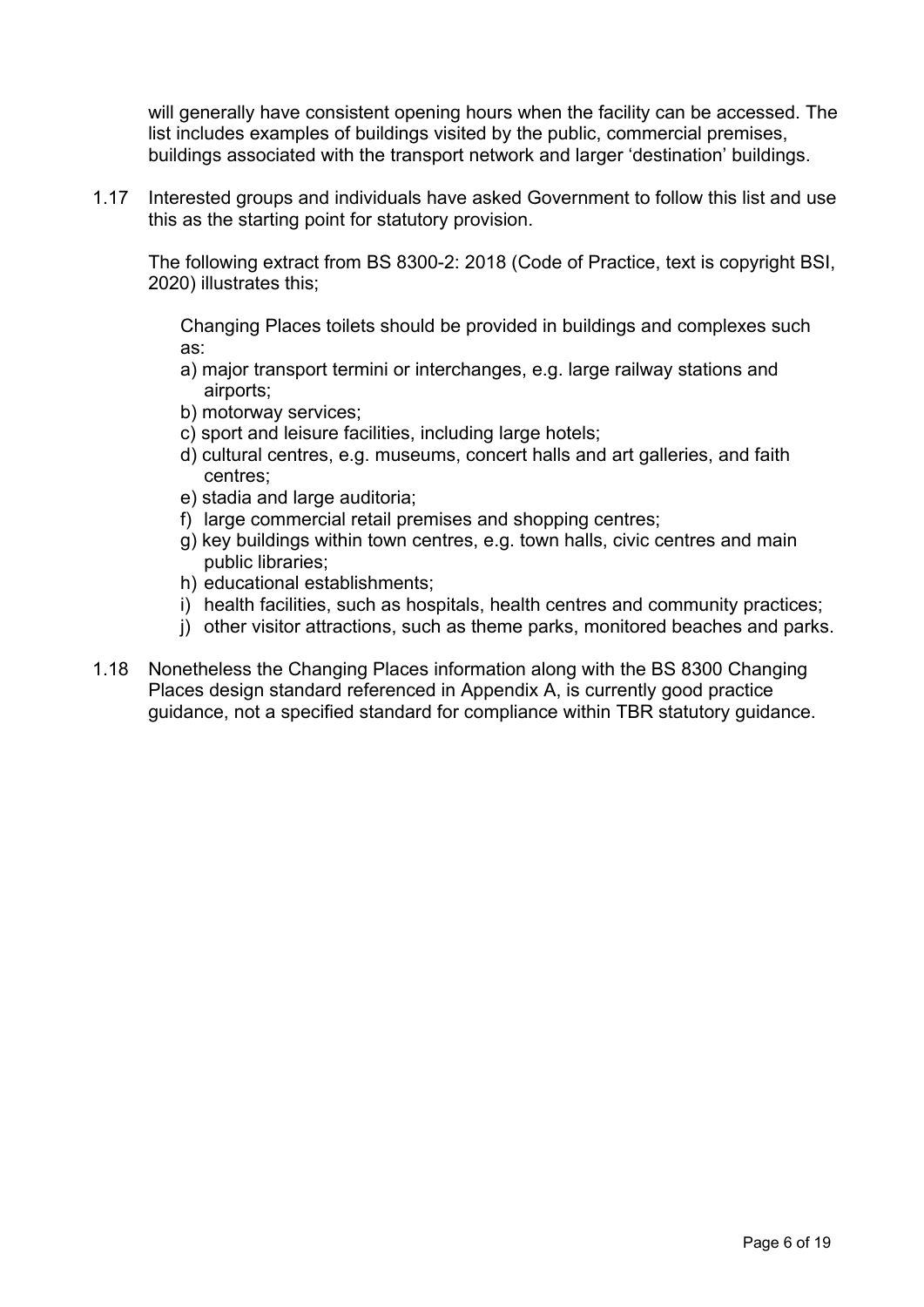# **2. THE CONSIDERATIONS FOR CPT PROVISION**

### **OBJECTIVES**

- $2.1$ In this consultation we are seeking to determine through statutory guidance, a standard for CPT provision, to ensure specific new/relevant large buildings commonly used by the public, are fitted with accessible sanitary facilities for people with complex and multiple disabilities – see para 1.1 (in addition to accessible toilet facilities), in a properly targeted proportionate manner and thus enhancing equality and inclusion within the building environment.
- on the provision of CPT facilities, changing it into compliance guidance for sanitary requlations. 2.2 The overall objective of the amendment is to update the current advisory guidance accommodation standards, under the existing Part R requirements of building regulations, without imposing disproportionate bureaucracy and costs on building owners, developers or on district councils whose role it is to enforce building
- 2.3 In June the Finance Minister Conor Murphy asked the Department's Building Standards Branch (BSB) to start work to introduce a requirement into building regulation for the provision of CPT facilities, as soon as possible. This consultation will seek to present proposals on this new provision for public stakeholder engagement. There are a total of six questions in the consultation. Please only answer those that are most relevant and important to you.

#### **PROPOSALS FOR DEVELOPMENT OF CURRENT POSITION**

- 2.4 In developing proposals the Department has been in continued liaison with the Technical Policy Division of the Ministry of Housing Communities and Local Government (MHCLG who are responsible for England's Building Regulations), on their development of a new CPT mandatory standard proposed within their building regulations, whilst being mindful of their Building Act's Primary legislative sanitary appliance requirements. July 2020 saw their publication of an amended guidance document ADM Volume 2 (applicable from January 2021) without the need for specific regulation.
- circumstances where a CPT facility should be provided, the form that 2.5 The Department has also considered the development in Scottish Building Standards, of a CPT standard and their determination that provision for CPTs can be made without the need to amend the relevant mandatory standard. October 2019 saw Scottish Building Standards introduction of guidance on the accommodation should take and the in scope buildings targeted in a proportionate manner. The Department is also mindful of the new CPT facility Scottish Planning legislation 'Town and Country Planning (Changing Places Toilet Facilities) (Scotland) Regulations 2020' (which came into force  $20<sup>th</sup>$  May 2020).
- 2.6 The 2019 England Changing Places toilet policy Consultation considered the range of in scope new/relevant buildings further, to define the focus in a targeted and proportionate manner. The Consultation has also tested the costs originally derived from research undertaken for previous building regulations reviews, and from the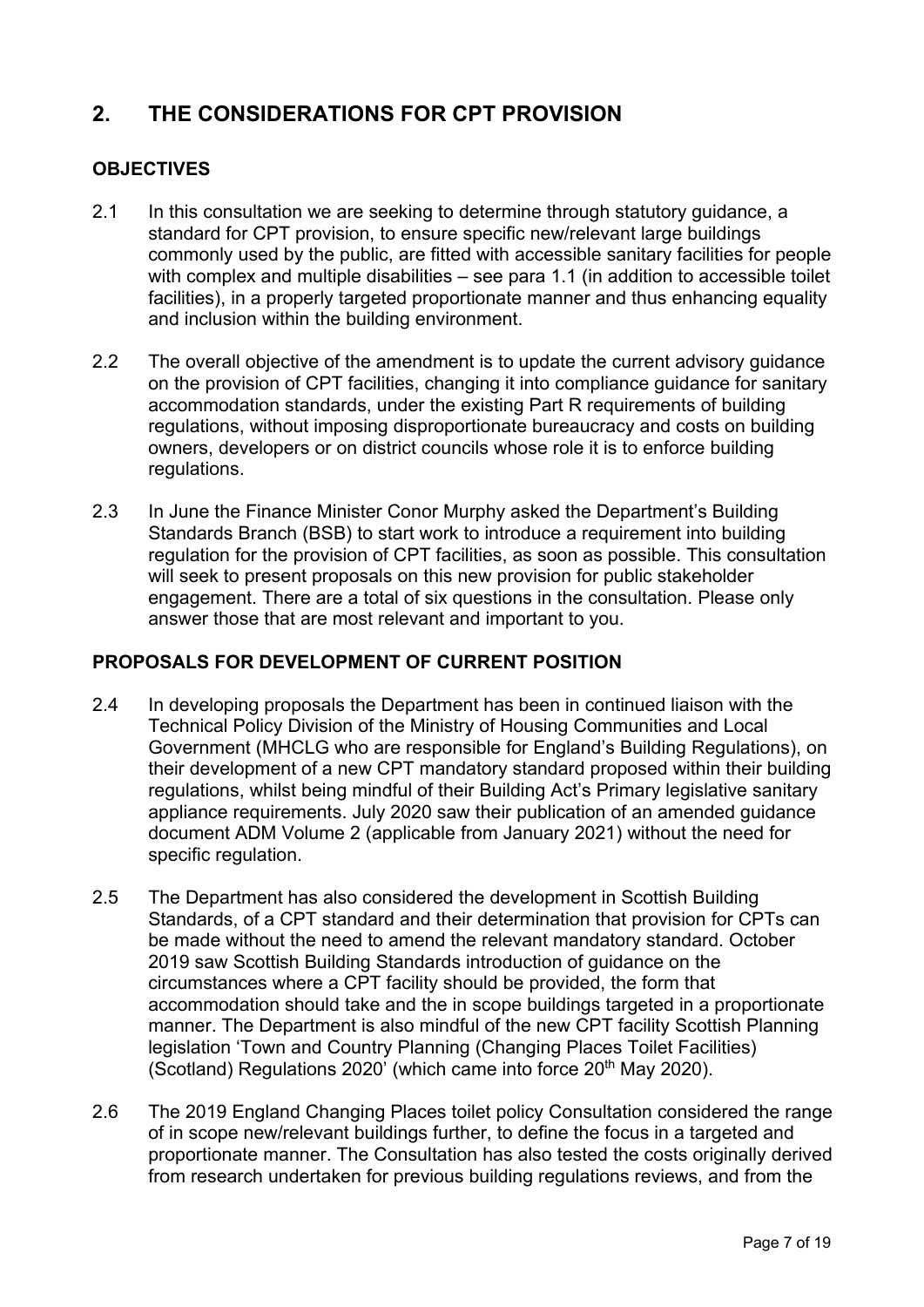Scottish Government building Standards CPT Consultation. The England Consultation also determined the need for further ergonomic research to establish whether a smaller 3x3m (9m<sup>2</sup>) toilet is feasible for a user of modern wheelchairs, two carers and associated equipment to be provided in existing buildings.

- 2.7 The Department's proposals have been informed by the other UK regions in their where that guidance defines in scope new/relevant large buildings commonly used by public, setting targets and proportionate triggers for those buildings. determination that the provision of CPT facilities, should be set as an accessible sanitary accommodation standard within building regulations statutory guidance,
- building undergoes a material change of use. Technical Booklet R sanitary accommodation standards will in addition set standard criteria for CPT facility 2.8 In developing a proposal on a standard for CPT facility provision under the Building Regulations, we have considered (based upon current good practice guidance) where a standard of provision can reasonably be set for new building or where a provision, specifying the types of buildings where facilities would be required as well as size, capacity or other factors which would trigger CPT provision.
- 2.9 In determining the triggers for when a CPT facility would be required, we did not consider it appropriate to set a blanket size trigger for all types of buildings commonly used by the public. A blanket size trigger would not capture the varying types of buildings/developments we think should include CPT facilities.
- of buildings would be captured e.g. hospitals, cemetery buildings. 2.10 Therefore, we have used a differentiated approach with a mix of triggers (including size, and capacity) depending on the type of building. Using only a size trigger could exclude certain buildings, which should include CPT facilities. For some buildings such as shopping centres, we consider a size trigger appropriate. In others, such as a cinema or theatre, a seating capacity is a more appropriate trigger to ensure we capture those that will be visited for a certain period of time by larger numbers of people. For a few buildings there is no trigger, so all these types
- 2.11 Size of buildings is described by the gross internal area of a building (i.e. the footprint of the building excluding the width of the outside walls but including areas occupied by internal walls, columns and partitions). The length in metres times the width in metres gives the area. The capacity of a building is derived from the combined total of a building's publicly accessible facilities – alternatively the capacity number may be taken as the number of fixed seats provided, where the occupants of the building would normally be seated.
- 2.12 As far as it is possible, we have aimed to use triggers that are measurable by District Council Building Control. Size and capacity are tangible measures for example, and we propose to use these in most cases.
- triggers for those in scope buildings/developments, England's Post Consultation 2.13 Based on GB Post Consultation conclusions, we consider the subsequent informed list of buildings/developments to be proportionate and practical. In setting size wider-catch targeting is proposed:
	- a) for assembly, entertainment & recreation buildings with a capacity for 350 or more people; or a collection of smaller buildings associated with a site used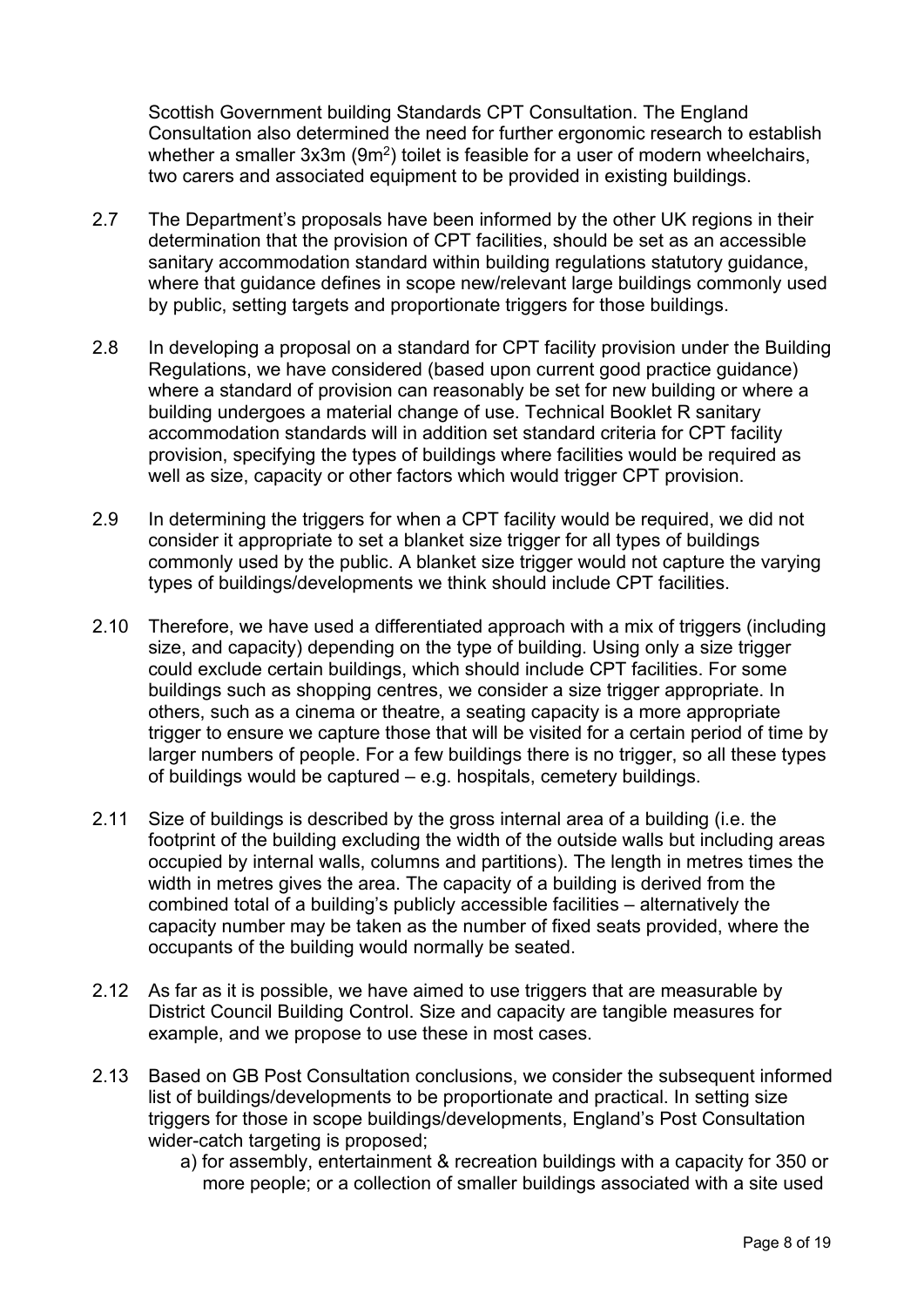venues for sports and exhibitions, with a capacity of 2000 people or more; for assembly, recreation or entertainment, such as zoos, theme parks and

- b) for shopping centres/malls or retail parks with a gross floor area of 30,000m² or more;
- c) for retail premises with a gross floor area of 2500m² or more;
- d) for sport and leisure buildings with a gross floor area over 5000m²;
- e) for hospitals and primary care centres, &;
- f) for cemetery & crematoria buildings.

 Similarly, the adjusted listings have informed our proposals in defining assembly, entertainment & recreation buildings, capturing;

- Amusement arcades;
- Art galleries;
- Cinemas;
- Concert halls;
- Conference centres;
- Further education colleges;
- Hotels that provide function, sport or leisure facilities;
- Libraries open to the public;
- Motorway service areas;
- Museums;
- Places of worship;
- Theatres;

- University buildings open to the public.

Or any other buildings or sites as defined by these thresholds, which are open to the public and used for the purpose of assembly, entertainment or recreation.

- Rights of Access, Goods, Facilities, Services and Premises provide guidance and 2.14 All transport providers have duties under disability discrimination law in relation to transport infrastructure such as their buildings (and associated facilities such as accessible sanitary accommodation provision). The NI Equality Commission's Code of Practice on the Provision and Use of Transport Vehicles and Code of Practice on a full explanation of the legal duties on transport providers. Transport licensing regulators for Railway or Aviation infrastructure, may also set accessible sanitary accommodation requirements as part of the licensing arrangements.
- $2.15$  beyond the scope of building regulations, therefore any associated infrastructure authorities - who determine if the transport carriages are licensed to safely carry specialised wheelchair seated passengers. The expectation (in England) would be that transport termini or interchanges with an estimated or actual footfall of at least 10 million per annum would install CPT facilities, where they are newly built or subject to material change of use. Nonetheless the provision of any CPT facility for transport patrons, has primarily to determine if the transport system actually caters for the transport of customers with complex and multiple disabilities… is their vehicle stock designed to safely accommodate specialised wheelchair seated passengers? This service aspect is sanitary provisions would have to be determined by the Transport licensing specialised wheelchair seated passengers.<br>Page 9 of 19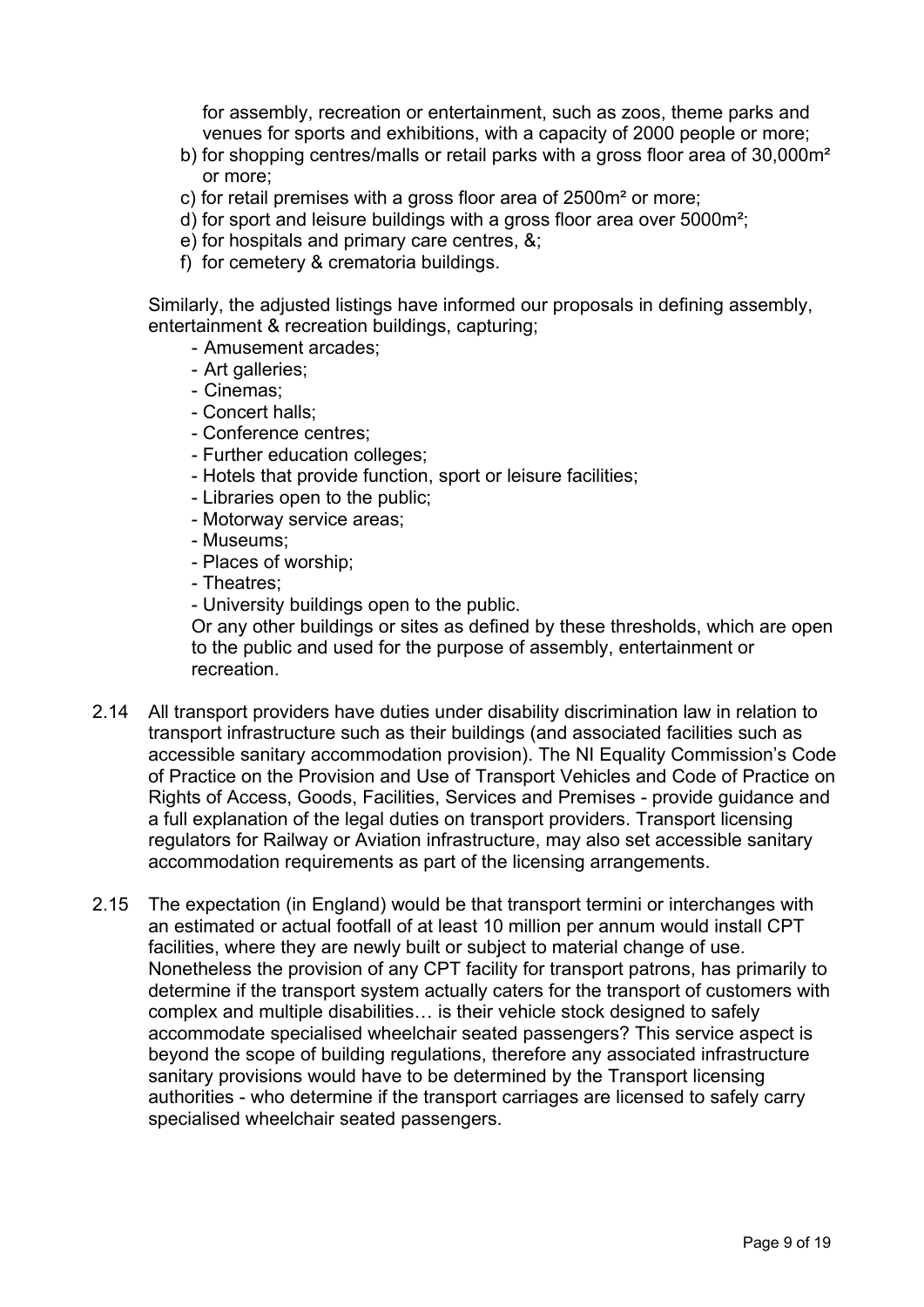# **3. CONSULTATION PACKAGE – CONTENTS AND RESPONSE**

3.1 This consultation has been issued by the Department of Finance, which has responsibility for maintaining the Building Regulations for Northern Ireland. This document, together with the other consultation documents, is available online at:

<https://www.finance-ni.gov.uk/consultations>

The consultation documents are:

- Consultation Document
- Regulatory Impact Assessment (Draft for Consultation)
- Technical Booklet R (draft): Access to and use of buildings
- • Technical Booklet R (draft): Access to and use of buildings 3.2 We look forward to receiving your comments and views concerning any of the proposals contained in this consultation. We ask you to exercise care and refrain from the inclusion of any potentially defamatory material as it is our intention to publish responses on the Departments website. We will not publish the names or contact details of respondents, but will include the names of organisations responding.

Citizen Space, accessible via NI Direct. We would encourage you to respond to the consultation using the on-line facility on

Your opinions are valuable to us. Thank you for taking the time to read this document and respond.

3.3 If you require a hard copy of this consultation document or have any other enquiries please email your request t[o info.bru@finance-ni.gov.uk](mailto:info.bru@finance-ni.gov.uk) or you can write to us at:

6<sup>th</sup> Floor Consultation Co-ordinator Department of Finance Building Standards Branch Goodwood House 44 - 58 May Street Belfast BT1 4NN

The Department will consider all the responses to this consultation received on or before the closing date, which is 20 October 2021.

#### *Submissions made after this date cannot be considered.*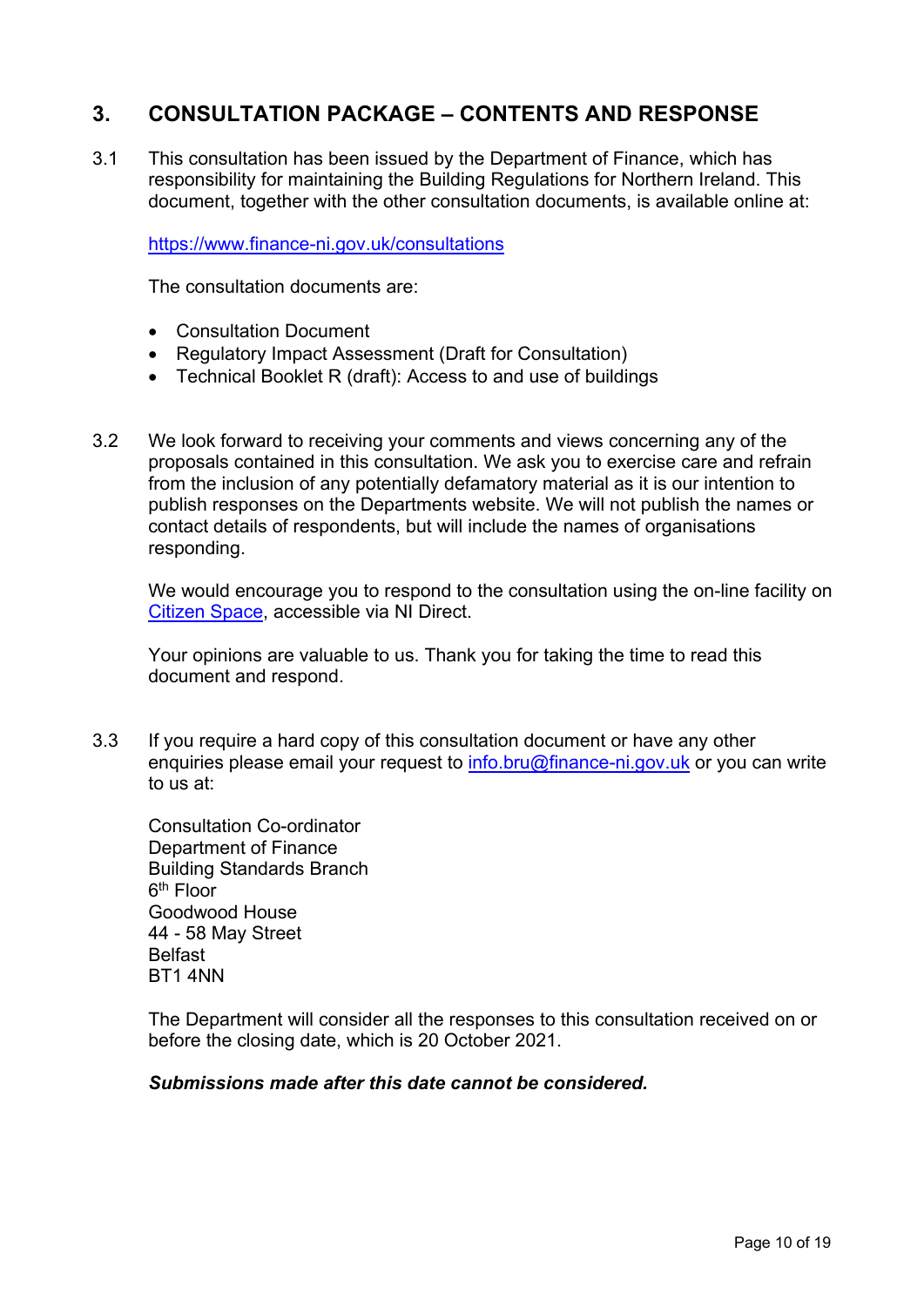## **NEXT STEPS IN THE CONSULTATION PROCESS**

- and after we have checked that they do not contain personal information or product 3.4 Where respondents have given permission for their response to be made public, names, responses will be made available to the public at [https://www.finance](https://www.finance-ni.gov.uk/publications)[ni.gov.uk/publications](https://www.finance-ni.gov.uk/publications) If you use the consultation hub, citizen space to respond, you will receive a copy of your response via email.
- Ireland Assembly and for public inspection at the Building Standards Branch office. 3.5 We may also wish to make responses to this consultation available to the Northern
- 3.6 Following the closing date, all responses will be analysed and the Department will publish a summary of responses to the consultation.
- 3.7 All information will be handled in accordance with the General Data Protection Regulations.

### **CONFIDENTIALITY AND DATA MANAGEMENT**

- you will be asked to explain to us why you regard the information you have 3.8 If you ask for your response to be regarded as confidential and not to be published, provided as confidential.
- 3.9 Information provided in response to this consultation, including personal data (see Annex A), will be published or disclosed in accordance with the access to information regimes (These are primarily the Freedom of Information Act 2000 (FOIA), the Data Protection ACT 2018 (DPA), the EU General Data Protection Regulation, and the Environmental Information Regulations 2004. If we receive a request for disclosure of confidential information, we will take full account of your explanation, but we cannot give an assurance that confidentiality can be maintained in all circumstances.
- 3.10 The Department of Finance will process your personal data in accordance with the law and in the majority of circumstances this will mean that your personal data will not be disclosed to third parties. A full privacy notice is included at Annex A.

Are you satisfied that this consultation has followed the Consultation Principles? If not or you have any other observations about how we can improve the process please contact us at [info.bru@finance-ni.gov.uk](mailto:info.bru@finance-ni.gov.uk) or write to the following address:

6<sup>th</sup> Floor 44 - 58 May Street Building Standards Branch Department of Finance Goodwood House Belfast BT1 4NN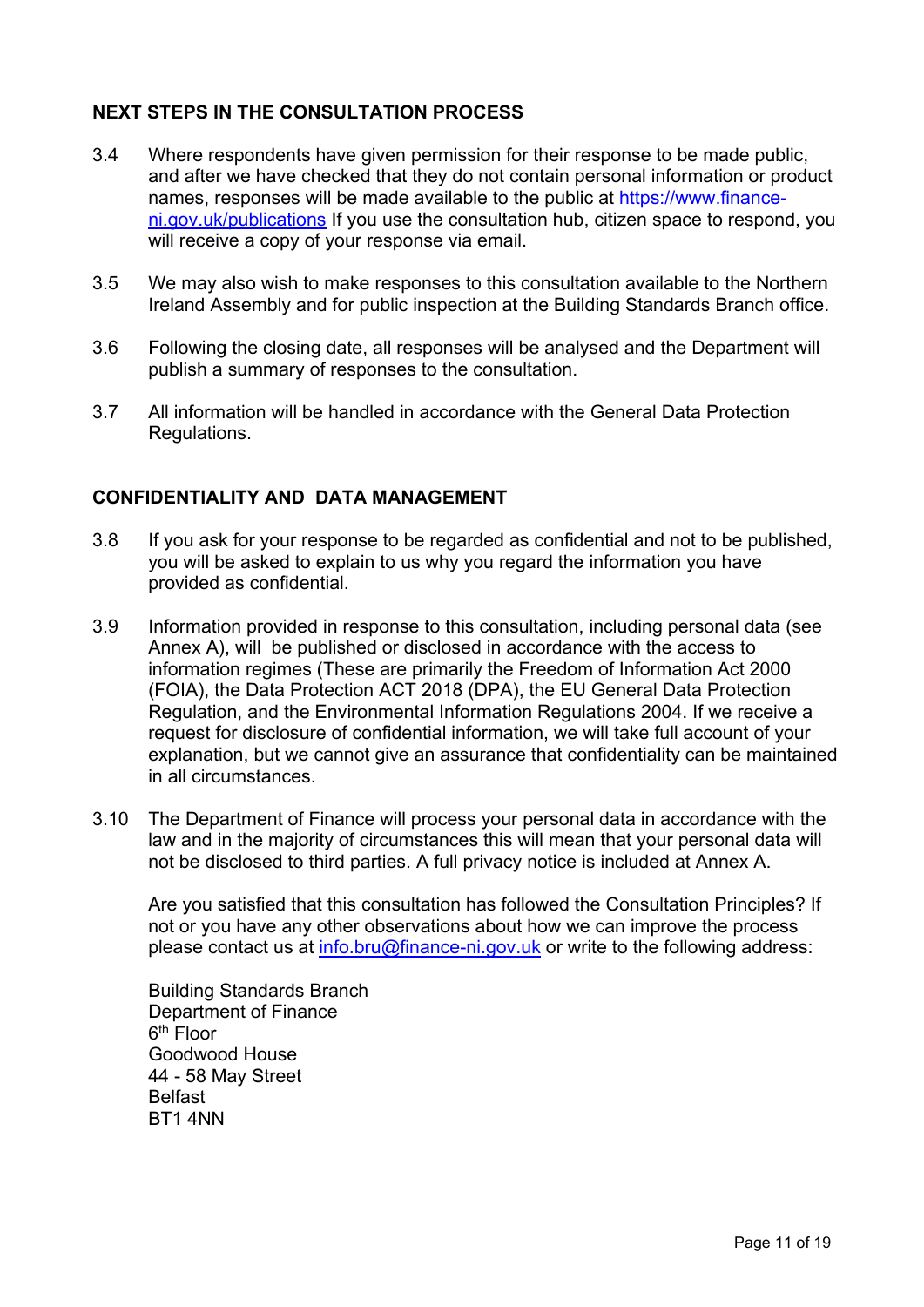# **REGULATIONS (NORTHERN IRELAND) 2012 – 4. PROPOSALS TO AMEND TECHNICAL GUIDANCE TO THE BUILDING**

## **PART R STATUTORY GUIDANCE STANDARD FOR CHANGING PLACES TOILET (CPT) FACILITIES PROVISION**

### **REGULATIONS**

- regulations in Northern Ireland Building Regulations, that relevant regulation being a building and its facilities (in this instance sanitary facilities). 4.1 The Department's proposals have been informed by outcomes in other UK regions, where provision for CPTs can be made without the need to amend the relevant regulation 91 'Access and use' for people to have access to, into, within and to use
- 4.2 Part R (Access to and Use of Buildings) of the Building Regulations sets minimum access standards for all new buildings. These requirements are supported by statutory guidance in Technical Booklet R. The Technical Booklet sets out performance standards and design provisions - a way in which new building work, or material change of use or extensions to buildings, dwellings and workplaces in most common situations should make reasonable provision for accessibility.
- quidance within Technical Booklet R. 4.3 CPT facilities were referenced for the first time within Northern Ireland Building Regulations Part R guidance in 2012 under the new Appendix A "Informative – Facilities for people with profound and multiple learning disabilities" to Technical Booklet R. However Appendix A is informative guidance as opposed to compliance
- inclusive, within Section 6 of Technical Booklet R compliance guidance. Therefore provision standards within the statutory guidance. 4.4 Northern Ireland building regulations do not mandate the provision of toilets for sanitary convenience, beyond that required for a dwelling. Sanitary requirements for buildings other than dwellings are set by other legislation, where building regulations set technical standards for those sanitary facilities to be accessible and regulation amendment is not necessary, rather a standard for CPT facilities provision needs to be included, in addition to the current accessible sanitary
- **Q1: Do you support the proposal to introduce criteria for Changing Places Toilets (CPT) facilities provision (in addition to the current accessible sanitary provisions), in certain buildings through building regulations statutory guidance?**

#### **TECHNICAL BOOKLET**

4.5 The Department proposes to amend the statutory guidance in Technical Booklet R on "Sanitary accommodation and associated sanitary facilities in buildings other than dwellings" (Section 6), updating the current accessible and usable performance criteria for accessible sanitary provision standards to include relevant criteria for where a CPT facility should be provided in certain buildings.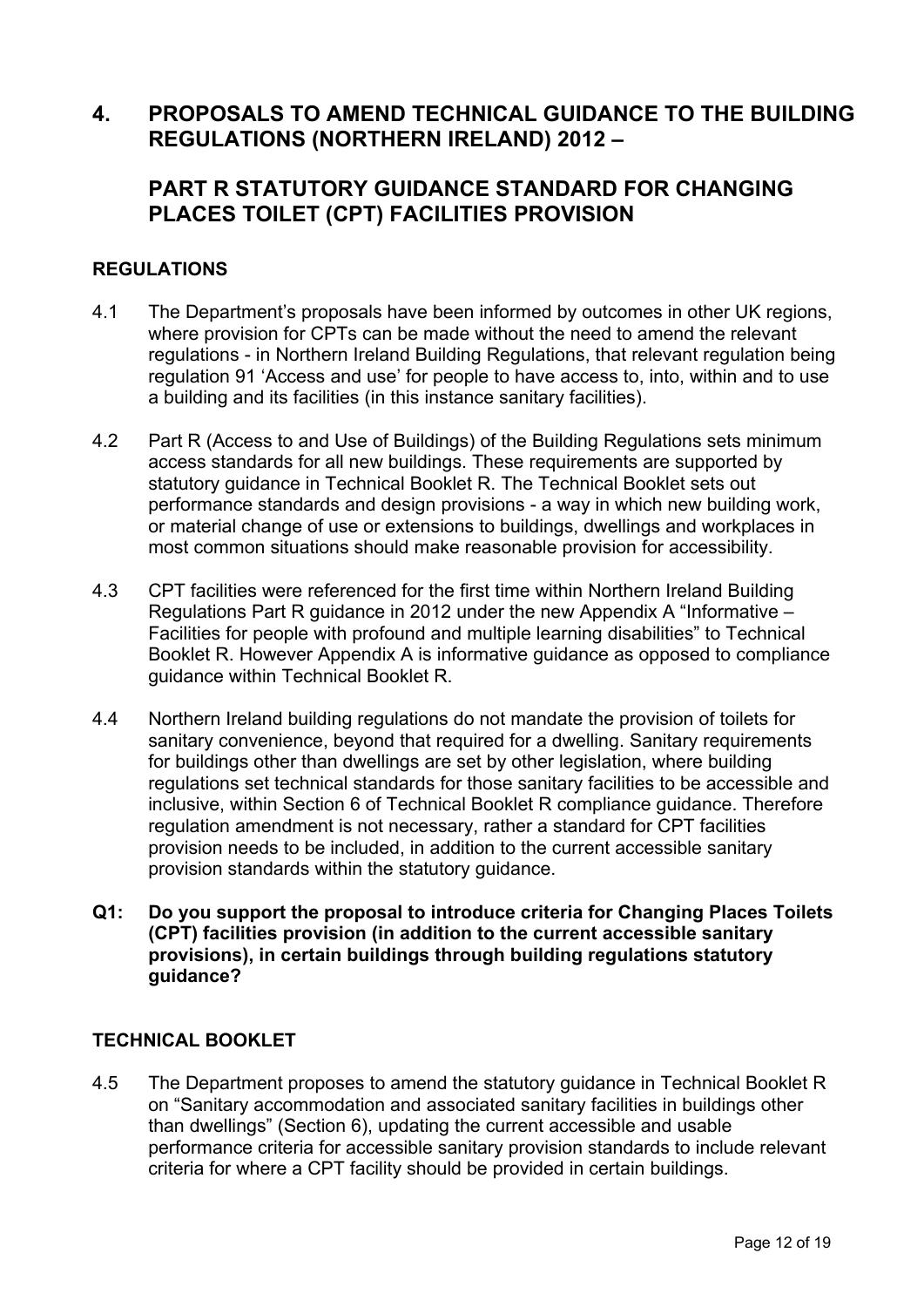- 4.6 The Department intends to publish a Draft Amendment Slip to Technical Booklet R, with the quidance in the Amendment Slip addressing Section 6, to:
	- a) Include a CPT facility provision standard within the accessible sanitary accommodation standards to Part R of the Building Regulations statutory guidance, having removed Appendix A Informative guidance on CPT facilities;
	- b) Define in scope new/relevant large buildings commonly used by public, such as shopping centres, retail premises, sports/leisure buildings, hospitals/primary care buildings, cemetery/crematorium buildings and more specifically places of assembly, entertainment and recreation;
	- c) Set criteria for the defined in scope buildings, to trigger CPT provision based on variables such as the building function and its people capacity or gross floor area; and
	- d) Identify further specialist guidance sources on specific aspects of CPT facility layout and equipment, available from;
		- the Changing Places consortium campaign website;
		- BS 8300-2:2018 Clause 18.6 guidance, diagram 48 as well as Annexes F and G
- Annex B Draft Amendment slip) particularly whether it would be helpful to include 4.7 The Department welcomes views on the draft Consultation version TBR (also see any other information.
- **Q2: Do you agree with the defined in scope/relevant types of large buildings commonly used by the public, where a CPT facility should be provided for a new building or where a building is formed by a material change of use?**
- **Q3: Do you agree with the set criteria (the building function, its people capacity or gross floor area) for the defined in scope/relevant buildings?**
- **Q4: The Department acknowledges that there may be complexities associated with CPT provision in existing buildings undertaking extension or alteration works, but would welcome further views and supporting evidence. Do you agree with the Department on the need for further supporting evidence and can you provide such, regarding CPT retro-fit installation to existing buildings undertaking extension or alteration works?**

#### **DRAFT REGULATORY IMPACT ASSESSMENT**

- 4.8 The Department intends to publish a consultation stage DRAFT Regulatory Impact Assessment (RIA) alongside this consultation paper. In summary:
	- standard in addition to accessible toilet provision, by amendment to the a) The impact assesses the proposed inclusion of a CPT facility provision associated Technical Booklet R statutory guidance on "Sanitary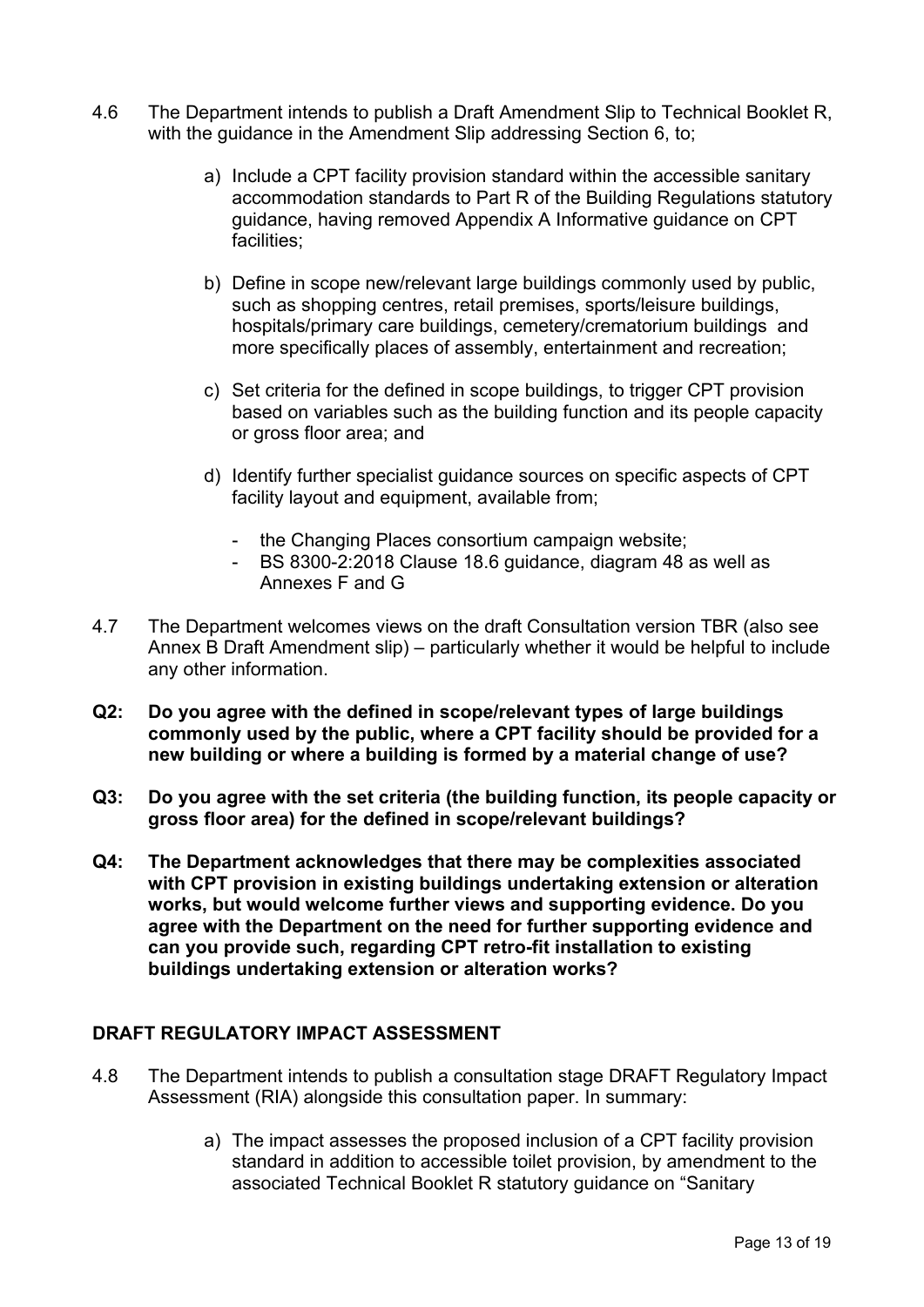from advisory to that of a being a compliance standard – setting criteria accommodation". It will mean moving the current CPT guidance status and triggers for in scope new/relevant buildings, where a CPT facility should be provided.

- buildings by, listing the targeted types of buildings commonly used by the also set triggers for CPT provision based on variables such as the b) The provision standard will specifically define in scope new/relevant large public (formed by new build or material change of use). The criteria will building function and its people capacity or gross floor area.
- c) The analysis compares the amendment (Option 2) against the option of doing nothing (Option 1).
- d) Option 1 was not considered valid as it would not set a clear compliance standard for CPT provision.
- proportionate manner via defined triggers. e) Option 2 may result in an overall cost implication however, this option targets new/relevant large building types, whilst setting clear criteria in a
- proportionate manner via defined triggers. f) It is anticipated at this stage, that there will be a minimal cost impact given that the guidance change is targeted at large new build or material change of use buildings (commonly used by public), where this type of building development is less frequent in Northern Ireland. The current pandemic may also effect the development of these targeted new/relevant buildings.
- g) The amendments apply to relevant large buildings (where building regulations apply) and therefore have an effect on the major developments construction sector, developers, Building Control professionals etc. The Rural Needs Act (NI) 2016 requirements considered, will not be adversely impacted, where building regulations objective in this matter is to make sanitary provision more inclusive, in relevant buildings whether rural or urban based. This policy does not determine the locality for a building or locality for any type of buildings.
- h) The Department does not expect an Environmental Impact from the preferred Option to affect the wider environment outside the relevant buildings, and it will not result in additional greenhouse gases being emitted.
- i) The preferred Option is primarily focussed on improved equality and inclusion, to address a known need within our population/communities. This amendment under Section 75 equality categories (disabled and old people) will have a positive effect on those peoples equality of opportunity. Increasing provision will bring a number of non-monetised social benefits enabling more people with complex care needs to take part in everyday activities – with significant quality of life benefits for both disabled people and their carers.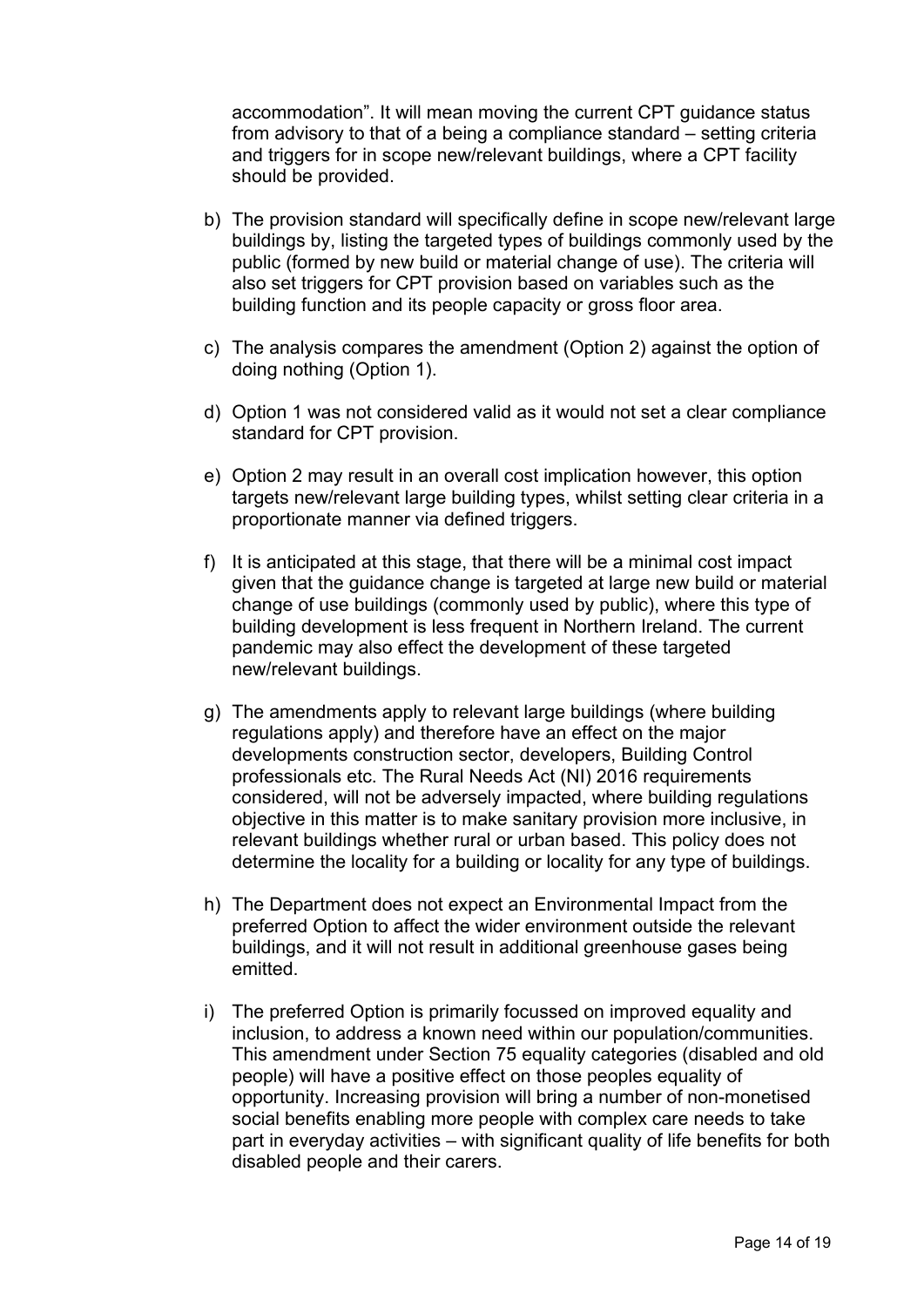4.9 The Department welcomes views on the draft RIA – particularly further evidence to inform the analysis/principal assumptions, costs and impacts.

#### **Q5: Do you agree with the analysis/principal assumptions, costs and impacts set out in the Part R consultation stage RIA?**

#### **ADDITIONAL COMMENTS**

4.10 The Department encourages consultees to respond on any aspects of the proposals, therefore the last question is completely open to enable consultees to make suggestions or observations on relevant issues that are not addressed by answering the preceding questions.

#### **Q6: Have you any additional comments on the proposals you wish to provide?**

#### **TIMING AND NEXT STEPS**

4.11 The Department proposes that these amendments to the Technical Booklet should come into operation some 6 months after the response to public consultation.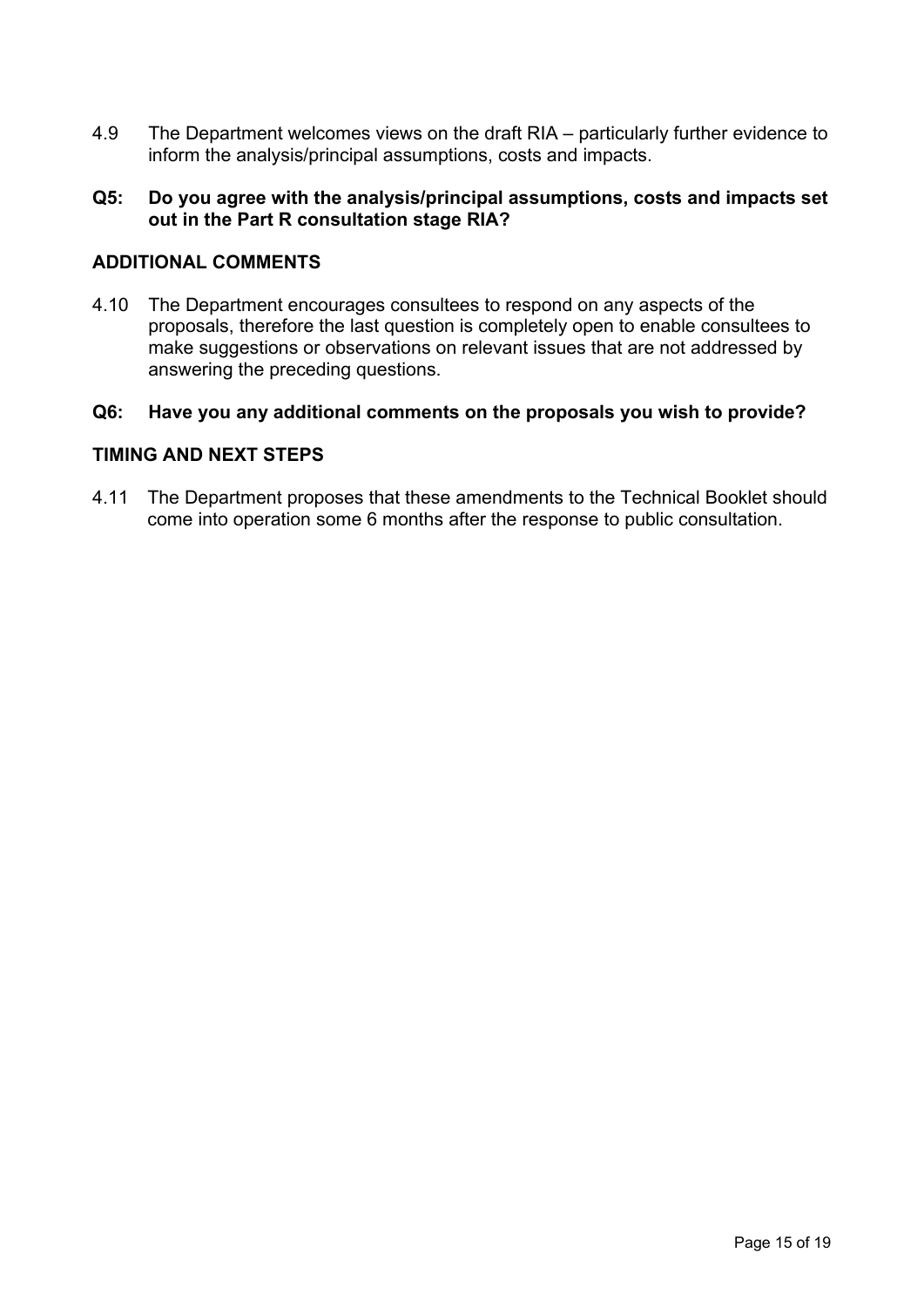# **Annex A**

#### **Personal data**

The following is to explain your rights and give you the information you are entitled to under the Data Protection Act 2018.

Note that this section only refers to your personal data (your name address and anything that could be used to identify you personally), not the content of your response to the consultation.

#### 1. **The identity of the data controller and contact details of our Data Protection Officer**

The Department of Finance (DoF) is the data controller. The Data Protection Officer can be contacted as follows:

**Data Protection Officer Department of Finance Room 23, Dundonald House Upper Newtownards Road Belfast BT4 3SB** 

**Tel: 028 9052 4961 Email:** [dataprotectionofficer@finance-ni.gov.uk](mailto:dataprotectionofficer@finance-ni.gov.uk) 

#### **2. Why we are collecting your personal data**

Your personal data is being collected as an essential part of the consultation process, so that we can contact you regarding your response and for statistical purposes. We may also use it to contact you about related matters.

#### **3. Our legal basis for processing your personal data**

The Data Protection Act 2018 states that, as a government department, DoF may process personal data as necessary for the effective performance of a task carried out in the public interest. i.e. a consultation. In addition to the statutory requirement in the Building Order to consult on building regulations matters there is an expectation of appropriate public consultation on substantive changes to the Building Regulations.

#### **4. For how long we will keep your personal data, or criteria used to determine the retention period.**

Your personal data will be held for two years from the closure of the consultation.

#### **5. Your rights, e.g. access, rectification, erasure**

The data we are collecting is your personal data, and you have considerable say over what happens to it. You have the right:

a. to see what data we have about you

b. to ask us to stop using your data, but keep it on record

c. to ask to have all or some of your data deleted or corrected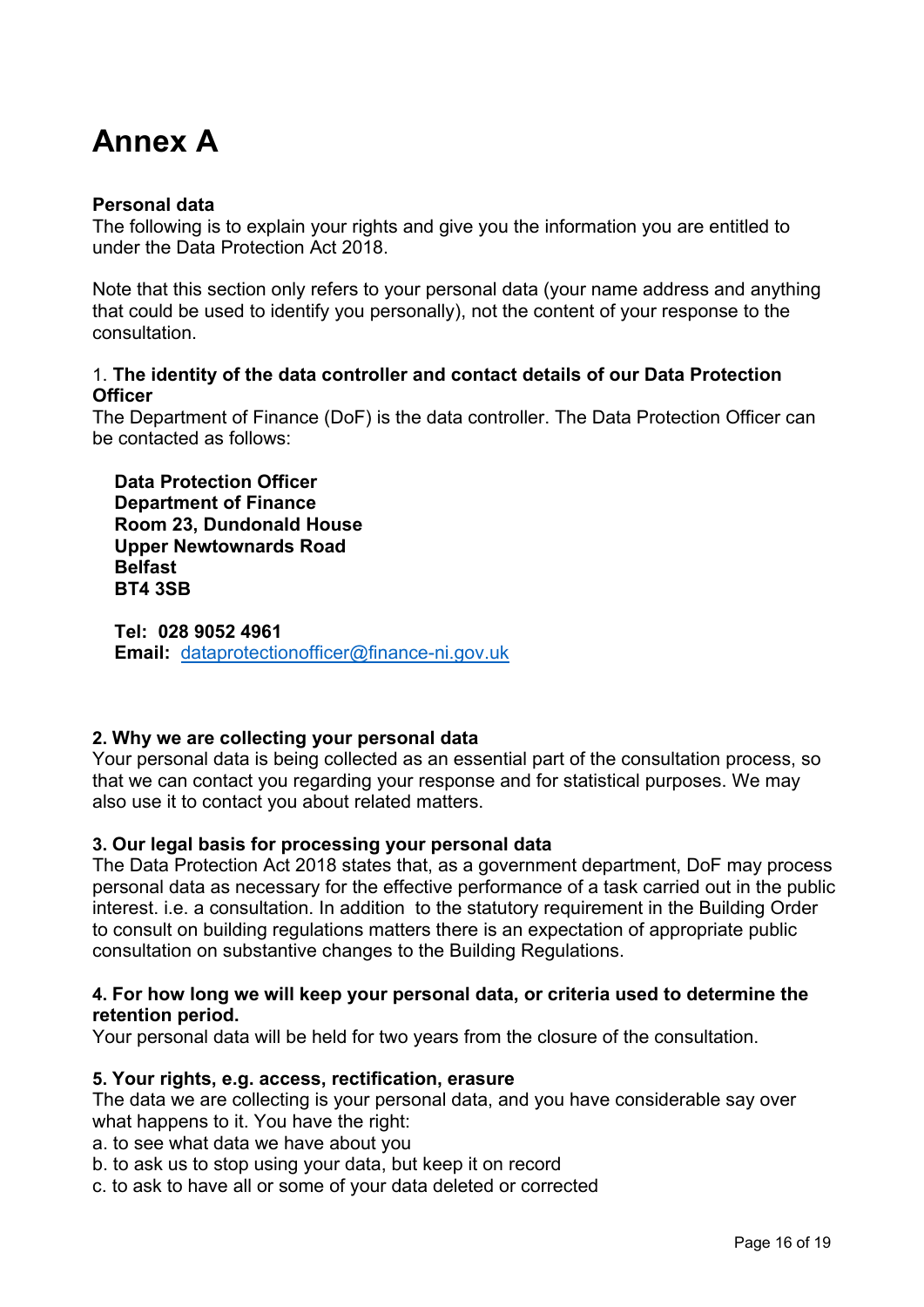d. to lodge a complaint with the independent Information Commissioner (ICO) if you think we are not handling your data fairly or in accordance with the law. You can contact the ICO at [https://ico.org.uk/](https://ico.org.uk), or telephone 0303 123 1113.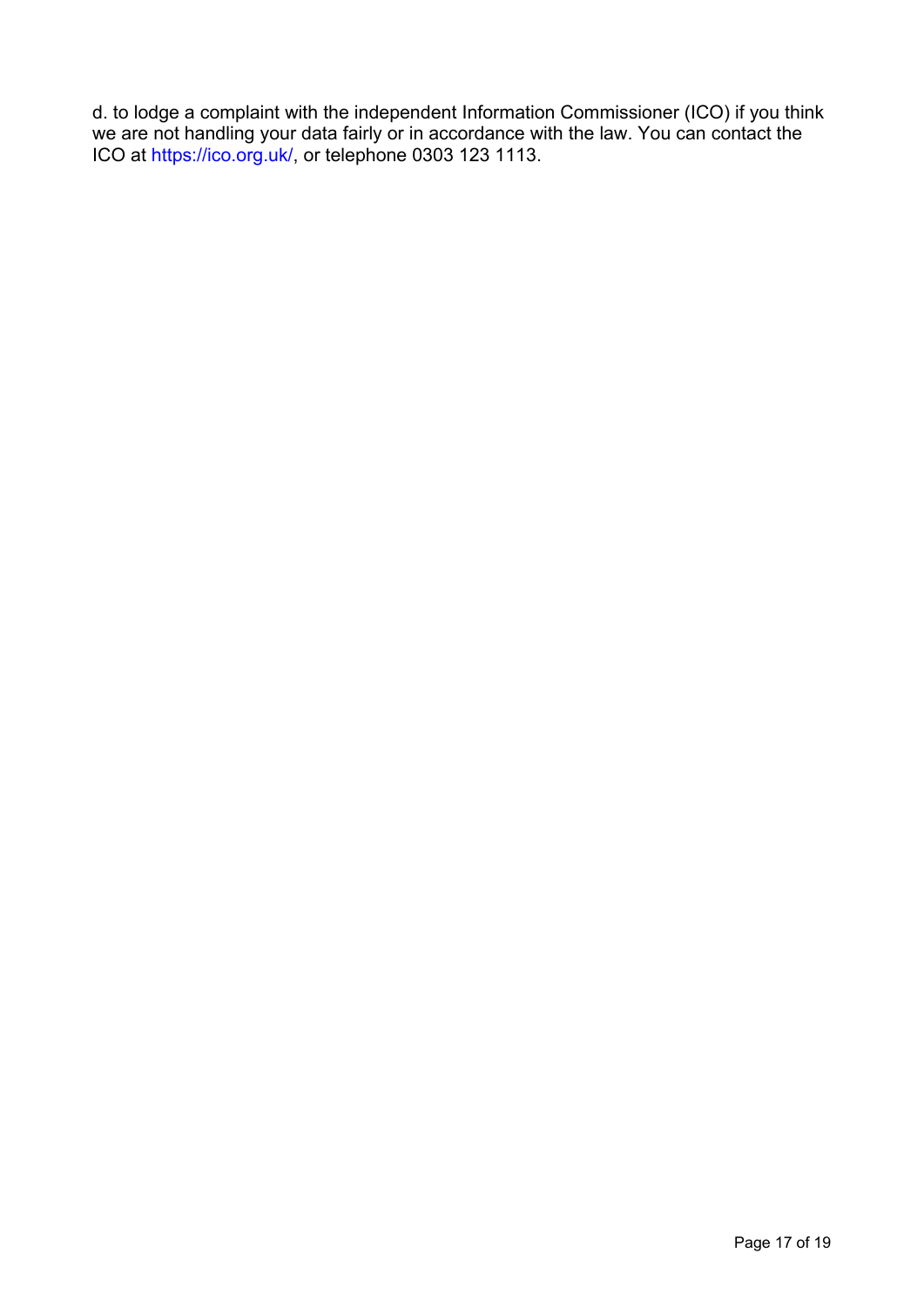# **DRAFT TBR AMENDMENT SLIP - PROPOSED AMENDMENTS Annex B**

## **Contents**

 Delete the title **"Appendix A: Informative – Facilities for people with profound**  Page 3 **Appendix A and multiple learning disabilities** 77"

## **Section 6 Sanitary accommodation and associated sanitary facilities in buildings other than dwellings**

Page 51

#### **Sanitary accommodation**

Delete the second paragraph to 6.11 and replace with:

"The provision of an enlarged cubicle in a separate sex toilet washroom can benefit ambulant people who have a disability, people with assistance dogs, as well as people with children and people (e.g. those with luggage) who need an enlarged space. In large building developments (see paragraph 6.14A) an enlarged unisex toilet incorporating an adult changing table is desirable. Changing Places toilets, facilities designed for individuals with complex and multiple impairments who may require the help of up to two assistants, should be provided in addition to any wheelchair accessible unisex toilet facilities and baby changing provision (where provided). Further guidance on layout and equipment is available from the Changing Places Consortium campaign website [\(www.changing-places.org\)](www.changing-places.org) and by reference to guidance in Clause 18.6, diagram 48 and Annexes F and G of BS 8300-2: 2018."

#### Page 52

#### **Sanitary accommodation**

After paragraph 6.14 insert new paragraph 6.14A:

- "**6.14A** At least one Changing Places toilet should be provided in the following types of building:
	- (a) assembly, entertainment and recreation buildings (see Note) with a capacity of 350 people or more; or a collection of smaller buildings associated with a site used for assembly, entertainment and recreation, such as theme parks, zoos and venues for sport and exhibitions, with a capacity of 2000 people or more;
	- (b) shopping centres/malls, or retail parks with a gross floor area of 30,000 m² or more;
	- (c) retail premises with a gross floor area of 2500  $\text{m}^2$  or more;
	- (d) leisure and sport buildings with a gross floor area of 5000  $\mathrm{m}^2$ or more;
	- (e) hospitals and primary care centres;